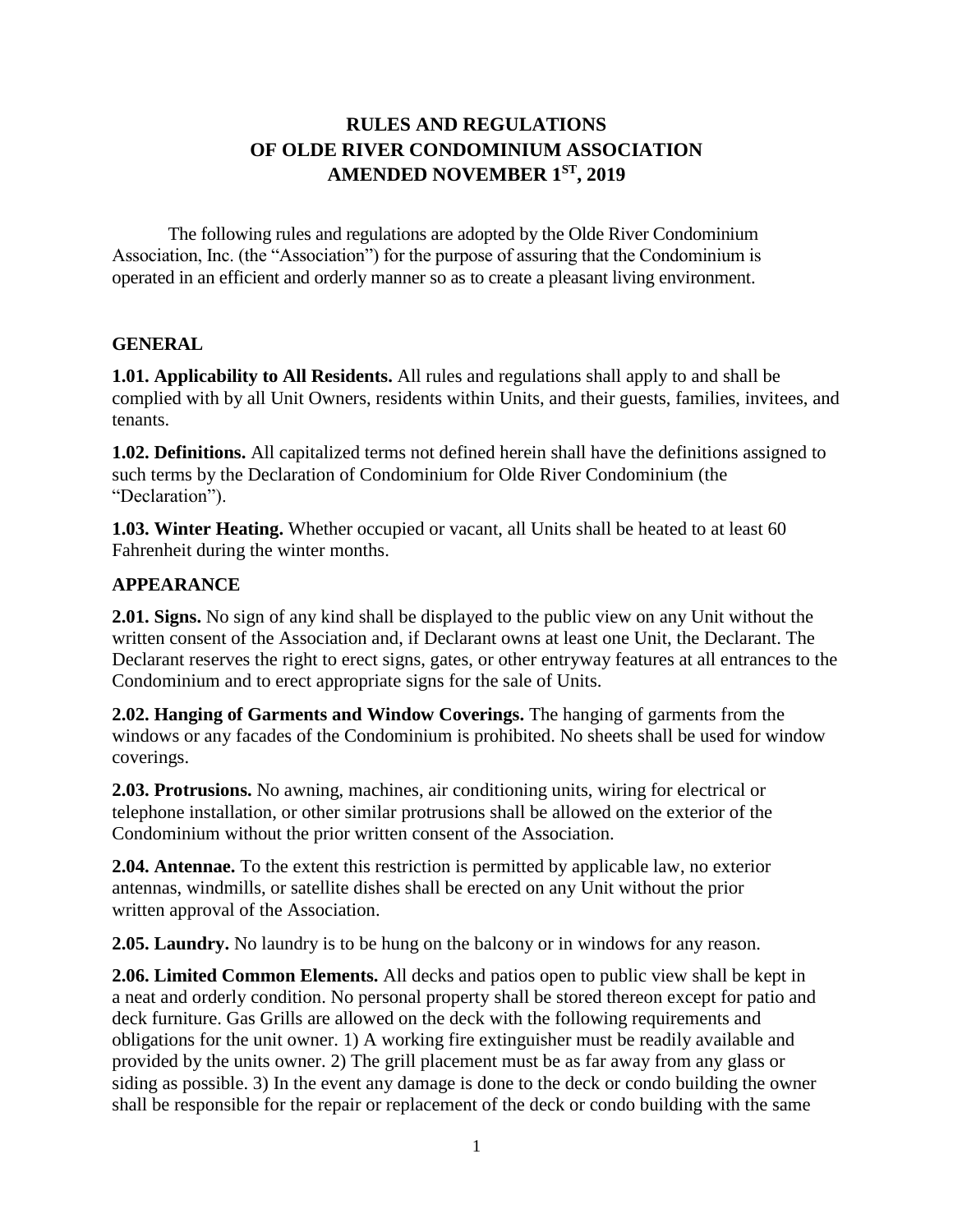type of material approved by the home owners association in color, shade, configuration building materials and style. Charcoal grills are not acceptable in the community.

# **USE RESTRICTIONS**

**3.01. Animals.** Unit Owners shall be allowed to keep up to: a) two (2) cats or two (2) dog per Unit; (ii) one (1) dog and one (1) cat per Unit. Animals shall be carried or kept on a leash at all times when not in a Unit. In addition to cats and dogs, small animals that are kept in a cage or tank may also be permitted with Association approval. All animals shall not unreasonably disturb other Condominium residents and shall not be left unattended in any portion of the Common Elements. All animals must be registered with the Association and owners of animals shall be liable for damage caused by their animals. Kennels shall be kept inside their respective owner's Unit. Unit Owners are responsible for the immediate cleanup of their animals regardless of the circumstances.

**3.02. Damage to Common Elements.** Damages to the Common Elements caused by a resident or visitors of a resident or an agent of a resident shall be the responsibility of the Unit Owner or the person causing such damage.

**3.03. Maintenance of Unit.** All Unit Owners shall promptly perform or shall have promptly performed all maintenance and repair work within their own Unit that would adversely affect any portion of the Condominium. Each Unit Owner shall be responsible for all damages and liabilities that any failure to maintain or repair may engender.

**3.04. Maintenance of Common Elements.** Unit Owners shall be prohibited from discarding any materials from the windows, balconies, or doors of the Units and shall be prohibited from discarding any materials into the Common Elements.

**3.05. Nuisances.** No offensive or unlawful activity shall occur in the Condominium. No offensive or unlawful use shall be made of the Condominium. All Unit Owners at their own expense shall comply with all city, state, and federal laws applicable to their Unit. No Unit shall be used or maintained as a dumping ground for garbage.

**3.06. Storage.** The Association shall not be liable for any loss or damage to property placed in any Unit or Common Elements. No materials prohibited by law or local ordinance may be stored in any of these areas.

**3.07. Salting.** Unit Owners are hereby prohibited from using salt on the access walks or driveways of the Condominium and shall be liable for the costs of repairing all damage caused by the use of salt.

**3.08. Landscaping.** Unit Owners are hereby prohibited from planting outdoor vegetation anywhere within the Condominium without the prior written approval of the Association.

## **VEHICLE RESTRICTIONS**

**4.01. Obstructions.** Driveways shall not be used for any purpose other than the ingress and egress to and from Units.